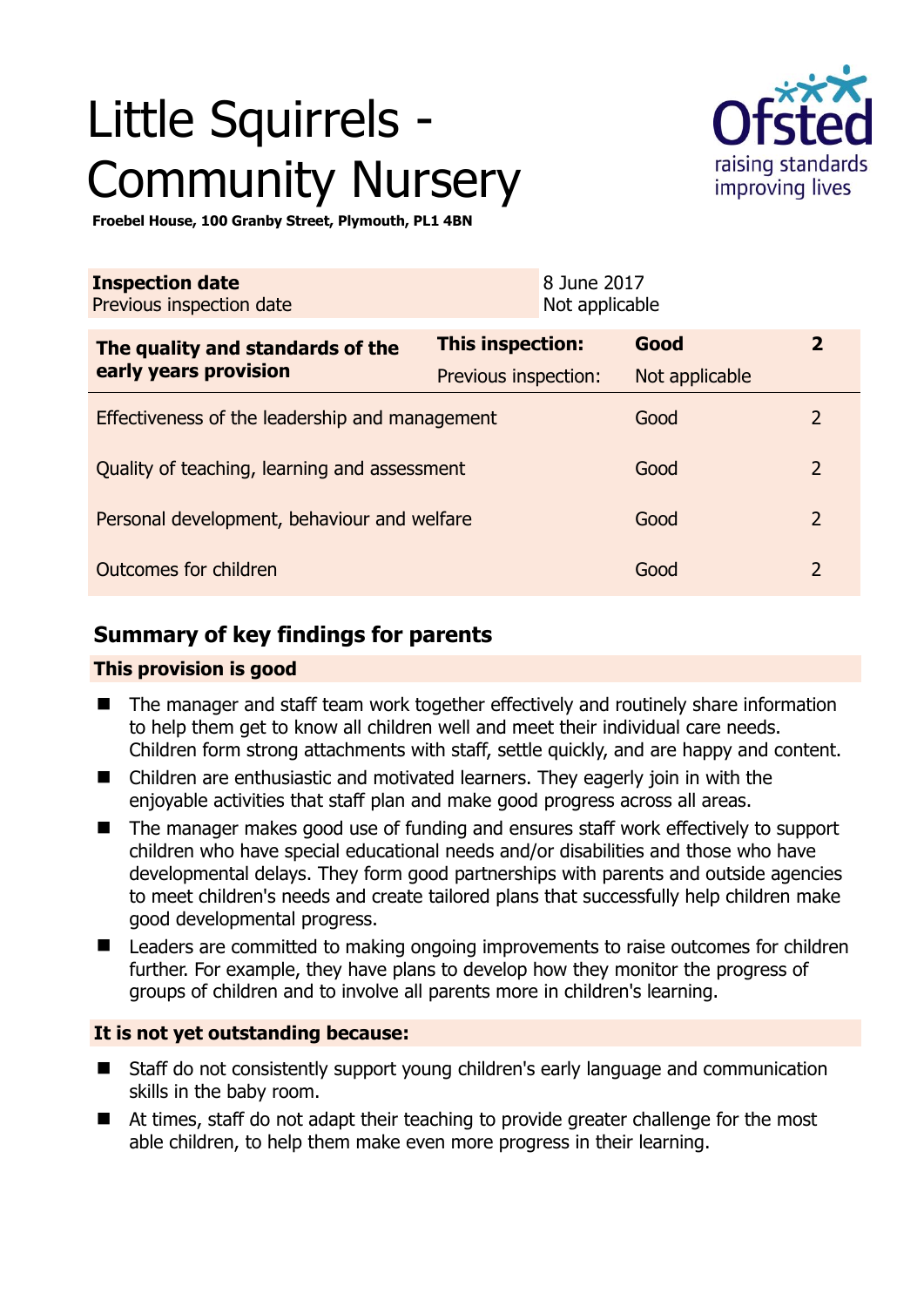## **What the setting needs to do to improve further**

#### **To further improve the quality of the early years provision the provider should:**

- **P** provide more support for babies to develop their early language and communication skills further
- $\blacksquare$  support staff to have even higher expectations of the most able children, to consistently provide good challenge that extends their learning further.

#### **Inspection activities**

- The inspectors observed children's interaction and participation in a range of activities and routine tasks, inside and outside.
- The inspectors carried out joint observations with the manager to evaluate the quality of teaching and learning during adult-led activities.
- The inspectors spoke with staff, parents and children to take account of their views.
- The inspectors held discussions with the manager and provider about how they meet the requirements.
- The inspectors sampled a range of documentation, including children's learning records, staff qualification and training certificates, and risk assessments of the premises.

#### **Inspector**

Sarah Madge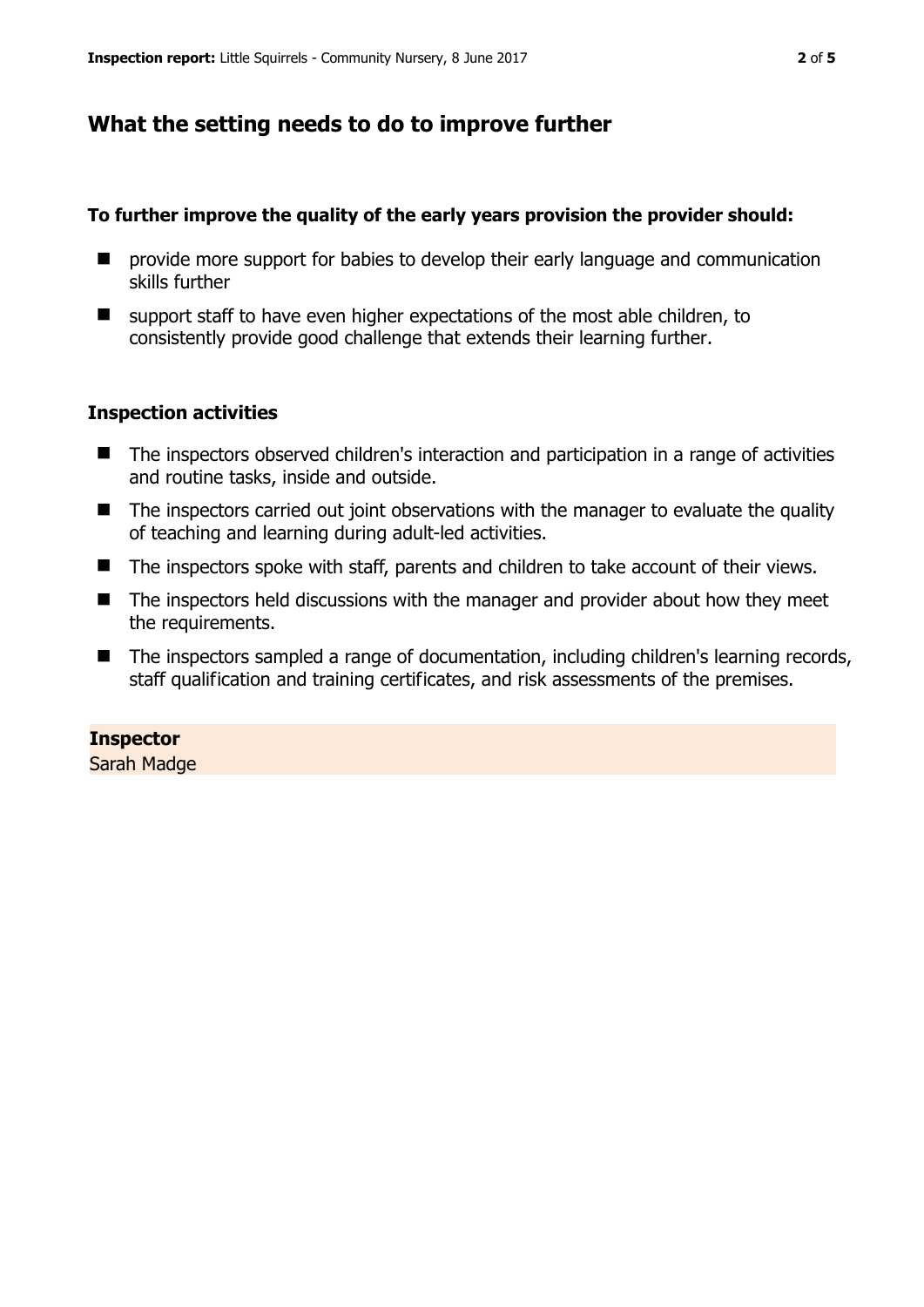## **Inspection findings**

#### **Effectiveness of the leadership and management is good**

Safeguarding is effective. The manager and staff have a clear understanding of child protection issues and procedures, including the restriction of mobile phones around children and how to refer any concerns to the relevant authorities. They carry out regular risk assessments of the premises and ensure they provide a safe, hygienic and secure environment. The manager organises the staff well to ensure they meet the children's needs. Recruitment and induction procedures are rigorous to check that staff are suitable to carry out their roles and knowledgeable of their responsibilities. Staff have good morale. The manager supports them well to reflect on their practice and identify any training needs. This has led staff to review the environment for babies, to create a more engaging area that captures their attention and encourages their exploration.

#### **Quality of teaching, learning and assessment is good**

Staff assess children's learning accurately. They plan stimulating activities that engage children and, overall, build on what they know and can do. For example, they provide 'tummy time' for babies and encourage them to kick their legs to develop strength and control of their movements. Older children competently write and recognise letters, and link these with sounds, showing strong literacy skills. Staff interact well with children, listen to them and follow their interests. For example, children expressed an interest in computers and staff encouraged them to revisit a recent role-play activity. Children chose the resources they wanted and imaginatively pretended to work at an office, using toy laptops and 'writing letters' to post. They thoroughly enjoyed this spontaneous play and concentrated well for a sustained time. Staff inform parents of children's achievements and routinely provide support to help them extend children's learning further at home.

#### **Personal development, behaviour and welfare are good**

Staff provide a calm and positive learning environment from the moment children arrive, and they are kind and gentle. Children behave well and develop good social skills from a young age. For example, babies pass toys to each other and older children willingly help to tidy up. Staff build children's self-esteem well, such as regularly praising their efforts, and children confidently take responsibility for their own needs. For instance, babies try to use cutlery at mealtimes and older children dress themselves.

#### **Outcomes for children are good**

Children develop good skills to support their future learning and the move to school. For example, older children in particular learn to express their ideas effectively. Children enjoy looking at books alone and with staff, and they confidently try to solve problems by themselves. For example, children work together to build a balance beam using large blocks and investigate how many children can use a single seesaw at the same time.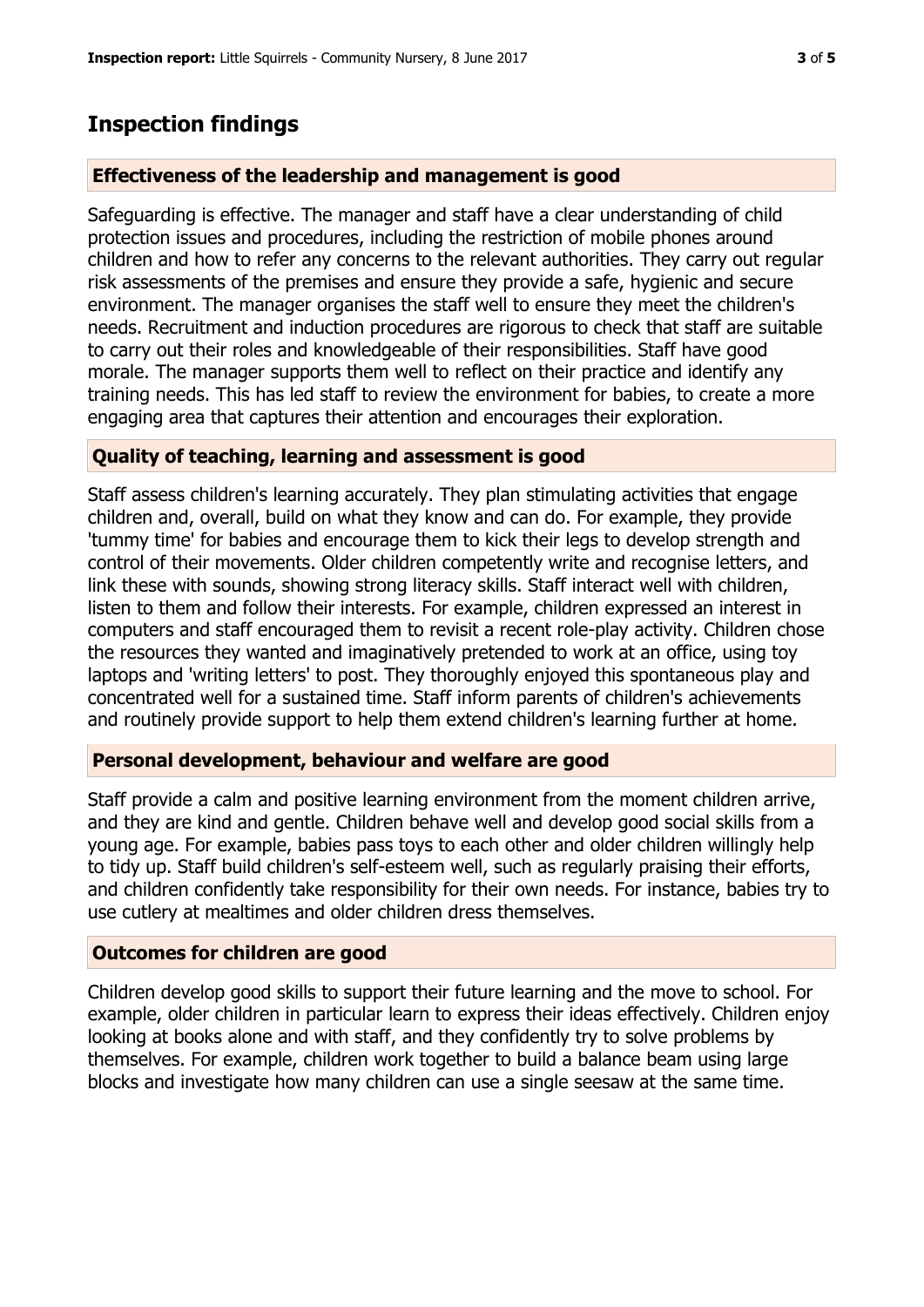# **Setting details**

| Unique reference number                             | EY498093                                                                             |  |
|-----------------------------------------------------|--------------------------------------------------------------------------------------|--|
| <b>Local authority</b>                              | Plymouth                                                                             |  |
| <b>Inspection number</b>                            | 1099021                                                                              |  |
| <b>Type of provision</b>                            | Full-time provision                                                                  |  |
| Day care type                                       | Childcare - Non-Domestic                                                             |  |
| <b>Registers</b>                                    | Early Years Register, Compulsory Childcare<br>Register, Voluntary Childcare Register |  |
| Age range of children                               | $0 - 4$                                                                              |  |
| <b>Total number of places</b>                       | 30                                                                                   |  |
| Number of children on roll                          | 37                                                                                   |  |
| Name of registered person                           | <b>KCP Keystone CIC</b>                                                              |  |
| <b>Registered person unique</b><br>reference number | RP901727                                                                             |  |
| Date of previous inspection                         | Not applicable                                                                       |  |
| <b>Telephone number</b>                             | 01752 551502                                                                         |  |

Little Squirrels - Community Nursery is part of the Keystone nursery group and registered in 2016. It operates in the Devonport area of Plymouth and is open from 8.30am to 5pm, Monday to Friday, throughout the year. The nursery employs seven members of staff to work with the children, including the manager, who has early years professional status. The staff team includes two apprentices who are working towards relevant qualifications, one member of staff who holds a level 2 qualification, and three staff who hold qualifications at level 3. The nursery receives funding to provide free early education for children aged two, three and four years.

This inspection was carried out by Ofsted under sections 49 and 50 of the Childcare Act 2006 on the quality and standards of provision that is registered on the Early Years Register. The registered person must ensure that this provision complies with the statutory framework for children's learning, development and care, known as the early years foundation stage.

Any complaints about the inspection or the report should be made following the procedures set out in the guidance 'Complaints procedure: raising concerns and making complaints about Ofsted', which is available from Ofsted's website: www.gov.uk/government/organisations/ofsted. If you would like Ofsted to send you a copy of the guidance, please telephone 0300 123 4234, or email enquiries@ofsted.gov.uk.